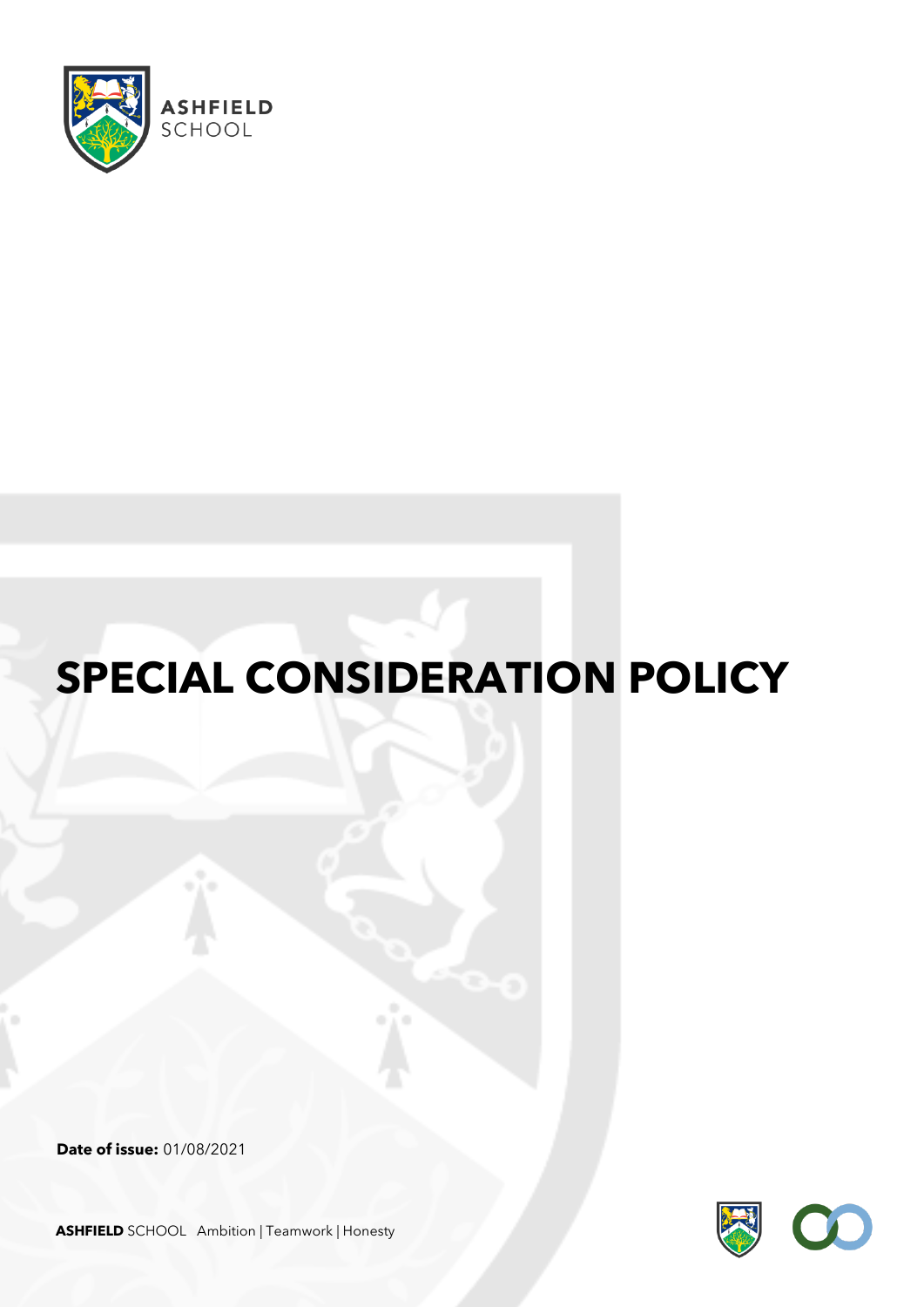Ashfield School's Special Consideration Policy guarantees a fair assessment for all candidates; it is permissible, when necessary, to arrange for 'special consideration' to be given to candidates who suffer temporary illness, injury or indisposition, be it emotional or physical, that may affect performance at the time of assessment.

Special Consideration is a post examination adjustment to the marks of a candidate's examination paper or the rearrangement of an examination time and/or date.

Any special considerations made:

- Must treat candidates fairly.
- Must not invalidate the assessment requirements set out in the specification for the relevant qualification.
- Must require the candidate to fully meet the assessment requirements.
- Must not give the candidate an unfair advantage compared to candidates for whom special considerations are not being made.
- Must maintain the relevance, reliability and comparability of the assessment.

All approved Special Considerations will be monitored and reported to the relevant Examinations Board for evaluation.

# **Conditions for eligibility to Special Considerations**

Candidates must have attended the course for the appropriate amount of hours and have been fully prepared by the tutor to take the assessment, but if performance in the examination or in the production of coursework is affected by adverse circumstances beyond their control. Special Consideration will be given to:

- 1. Temporary illness, or accident, or injury at the time of assessment, but not a long-term illness.
- 2. Being involved in an accident or assisting at the scene of an accident.
- 3. Bereavement of a family member, relative or close friend while participating on the course or at the time of assessment.
- 4. A domestic crisis at the time of assessment, such as a fire, or flood, but not moving house or taking holidays.
- 5. Serious disturbance during an examination, such as evacuation of the premises, or noisy/disruptive building work, but not mobile phones going off.
- 6. Accidental events such as being given the wrong examination paper, being given a defective examination paper or the examination papers not arriving on time.
- 7. Participation in sporting events at international level at the time of assessment.
- 8. Failure of practical equipment, such as calculators, PC's.
- 9. Failure by the course organiser or course tutor to implement previously agreed 'Access Arrangements'.
- 10. If a situation arises where candidates have been prepared for the assessment but the wrong texts have been used (out of date manuals, other organisations manuals etc.), this will be investigated on a case-bycase basis with the objective of treating the candidates fairly without compromising the relevance, reliability and comparability of the assessment.

#### **Note:**

Candidates **will not** be eligible for Special Consideration if performance in the examination or in the production of course work is affected by:

- 1. Committing a crime.
- 2. Consuming alcohol or any other non-prescribed drugs.
- 3. Disobeying School regulations.
- 4. Failure to attend the prescribed sessions.
- 5. Misreading question paper instructions and answering the wrong questions.
- 6. Failure to request Access Arrangements in sufficient time.



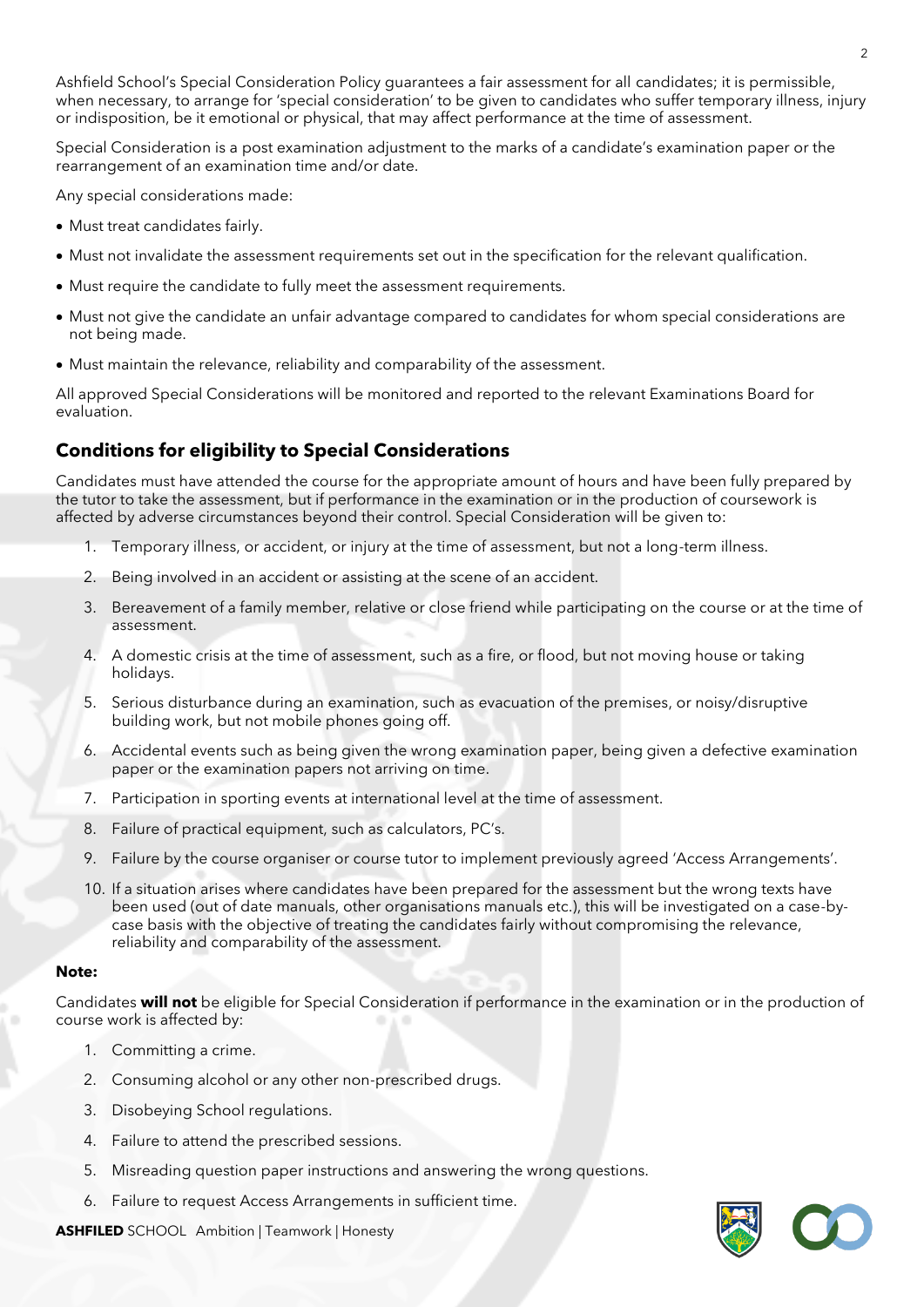Candidates may still decide to undertake a qualification knowing they cannot fulfil the assessment requirements, in these situations a Certificate of Attendance could be issued.

## **Coursework Special Consideration**

If a candidate is eligible for special consideration during the period when coursework was produced, it may be possible to accept a reduced quantity of coursework without penalty provided the candidate has attended the part of the course covering the appropriate subject matter. Ashfield School will not agree reduced coursework in advance of a course; a Special Considerations Form should be submitted with the course paperwork and a copy of the Candidate's Completion Declaration page.

## **Lost or Damaged Coursework**

If a candidate's coursework is lost or damaged, it may be possible to accept a tutor's statement of completion for which there is no physical evidence, provided the tutor can verify the work was done and it was not the consequence of negligence on the part of the candidate.

## **Procedure for Requesting Special Considerations**

Following an examination or assessment a tutor or course organiser may wish to submit a 'Request for Special Consideration' Form, in recognition of the difficulty a candidate has been under. The form is available from the Examinations Officer and should be submitted with all the paperwork at the end of the course within 7 days of the examination conclusion.

Please indicate on the form the exact nature of the adverse condition/s that you consider make the candidate eligible for a special consideration and supply copies of any appropriate evidence to support your request, securely attached to the form. You may photocopy the completed form for your records. If you are requesting Special Consideration due to a serious illness please provide as much medical evidence as possible.

**Special Consideration will not be accepted by Ashfield School if it is considered to compromise the assessment criteria. Failure to comply with this policy may constitute malpractice and the resulting disqualification of the candidate**